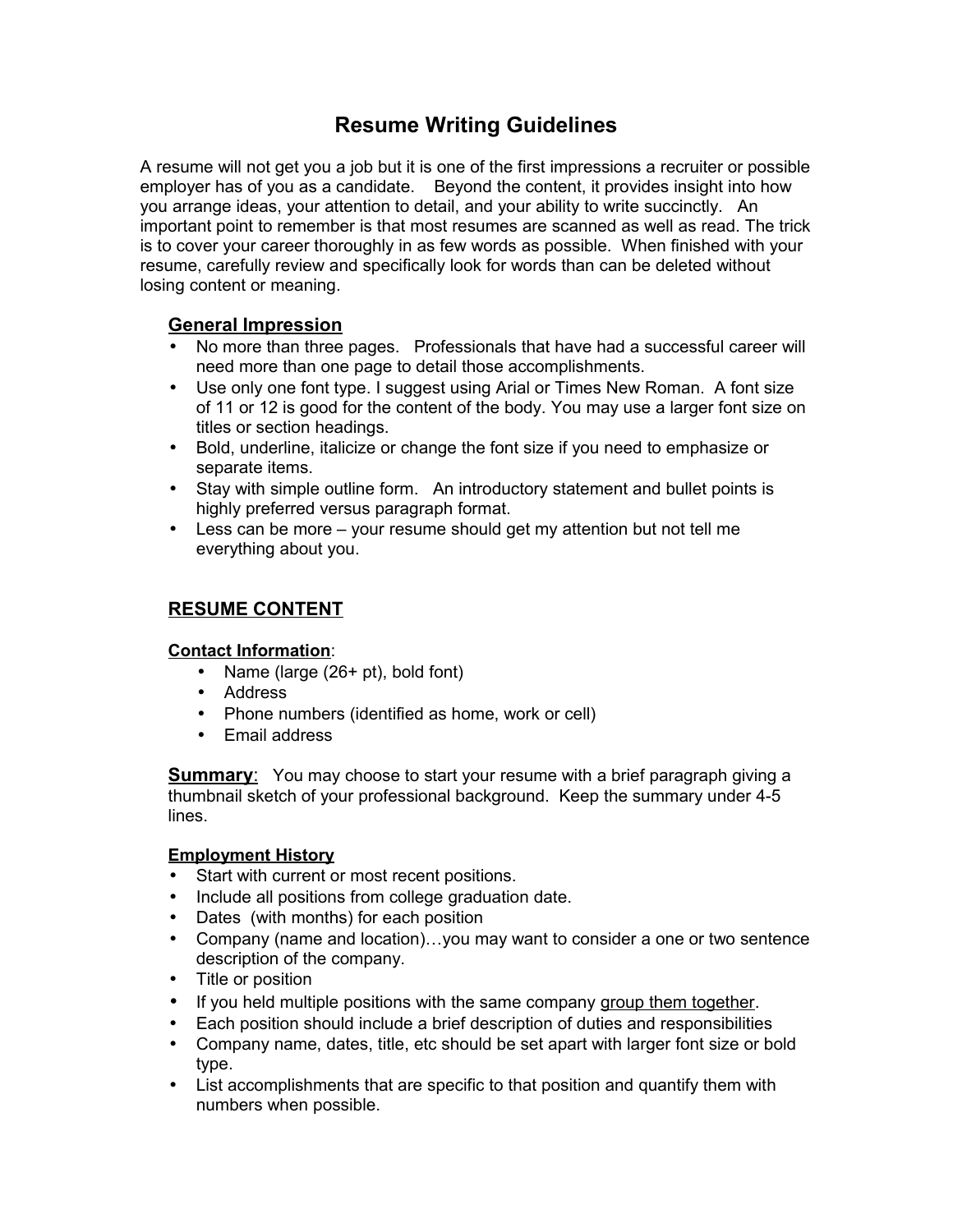- For sales positions include a brief description of territory and customer base
- Include a one sentence explanation after every position (especially when changing companies) why you left that position for another.

#### **Education**

- Start with college and advanced degrees including dates.
- Do not list a high school unless there is not a college degree.
- If you are currently working on a degree it is okay to include this on your resume. Make sure you list your expected graduation date and make it clear that this degree is not yet earned.
- This is a good place to include any additional industry or other work related training.

**Personal Information:** A small amount of personal information is not necessary but acceptable. Information such as hobbies, family background and community involvement is fine. Keep this information brief and list toward the end of the resume. **Do not list religious information or your social security number**.

**Awards:** List as separate section or with specific positions you have held. If you list an award, also include a brief description of the difficulty of earning the award.

**Accomplishments:** Can be listed as a separate section or with specific positions in the "Employment History" section (my strong preference). Be sure they are quantifiable with hard numbers. Example: "Increased sales from \$1.2M to \$4.3M" or "decreased delivery errors by 45%" or "developed new employee handbook"

**References:** You should have 4-6 business references ready. Neither companies nor recruiters want social or casual references. Strive to have at one or more previous supervisors. Other options are peers and customers or vendors that can speak knowledgeably about you. Try to use people who meet most of these criteria:

- 1. They must know you well enough to speak in-depth as to your assets.
- 2. You have interacted in a business relationship with them in the last 5 years.
- 3. They have a prominent position in the industry or their organization.
- 4. They are articulate and communicate well.
- 5. They know you are using them as a reference.

#### **List references in a separate document from your resume.**

- Make sure you list:
	- 1. Name
	- 2. Company
	- 3. Title
	- 4. Brief description of relationship
	- 5. **Current** contact information. Make sure it is current and make sure they can be contacted during business hours if possible.